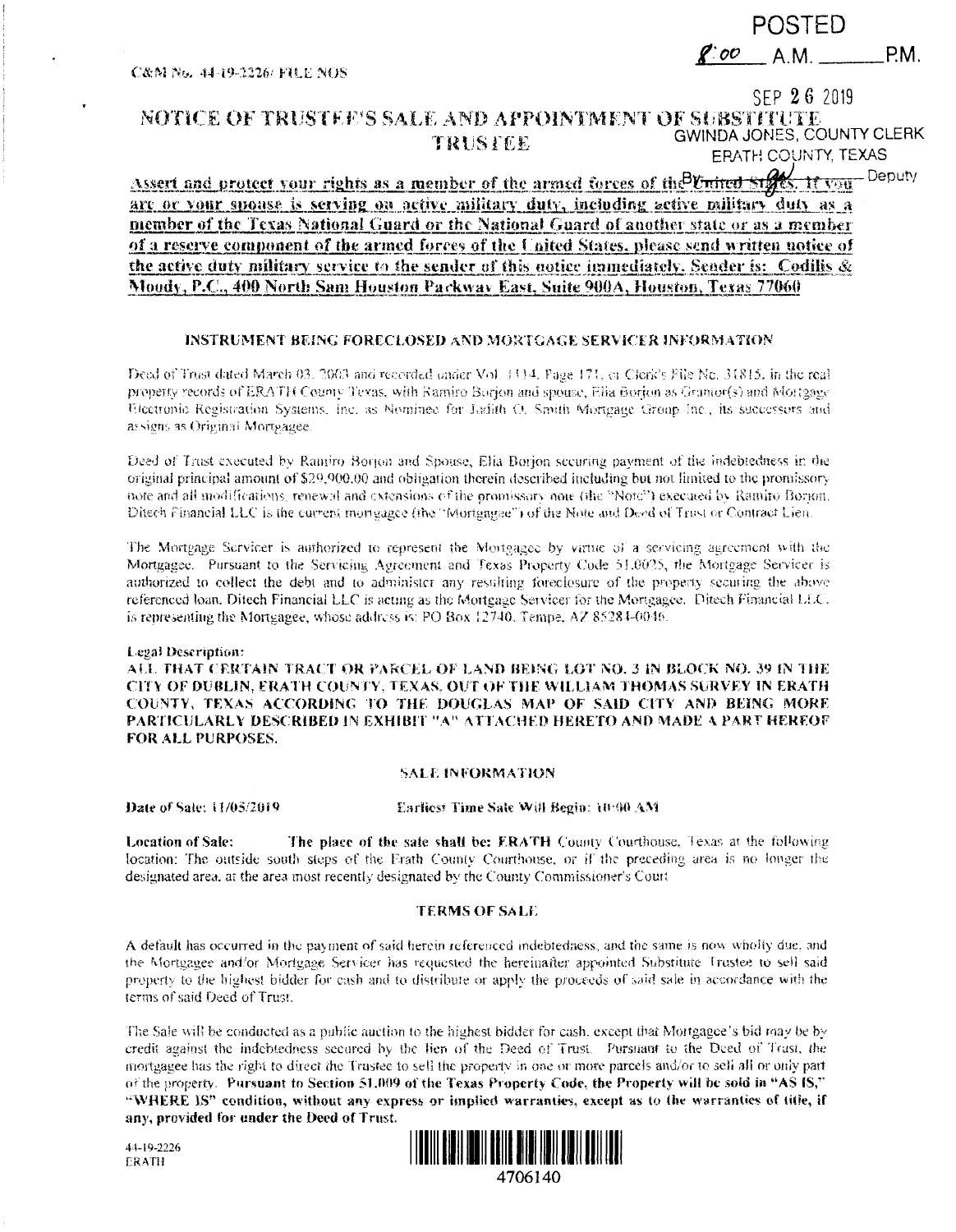The sale will begin at the earliest time stated above, or within three (5) hours after that time. If the sale is set aside for any reason, the Purchasor w the sale shall be emitted only to a return of the funds paid. The Purchaser shall have no further recourse against the Mortgagor, the Mortgagee or the Mortgagee's attorney.

THIS INSTRUMENT APPOINTS THE SUBSTITUTE TRUSTEF(S) IDENTIFIED TO SELL THE PROPERTY DESCRIBED IN THE SECURITY INSTRUMENT IDENTIFIED IN THIS NOTICE OF SALE. THE PERSON SIGNING THIS NOTICE IS THE ATTORNEY OR AUTHORIZED AGENT OF THE MORTGAGEE OR MORTGAGE SERVICER.

WHEREAS, in my capacity as attorney for the Mortgagee and/or Its Mortgage Servicer, and pursuant to Section 51 0076 of the Texas Property Code, J HEREBY APPOINT AND DESIGNATE Denise Boerner, Guy Wiggs, Breada Wiggs, Tim Lewis. Douna Stockman, David Stockman, Juanita Cox, Jimmy Brewer, Michelle Schwartz, Stephen Rawlings, Kathy Arrington, Thomas Delaney, Danya Cladney or Aaron Demuth as Substitute Trustee.

The address for the Substitute Trustee for purposes of Section 31.0075(e) of the Texas Property Code is: Codilis & Moody, P.C. 400 N. Sam Houston Pkwy E. Suite 900A Houston, TX 77060  $(281)925 - 5200$ 

Executed on this the 24th day of September, 2019.

Asmarose M. Harding, Attorney at Codilis & Moody, P.C. 400 N. Sam Houston Pkwy E. Suite 900A Houston, TX 77060 (281) 925-5200

C&M No. 44-19-2226